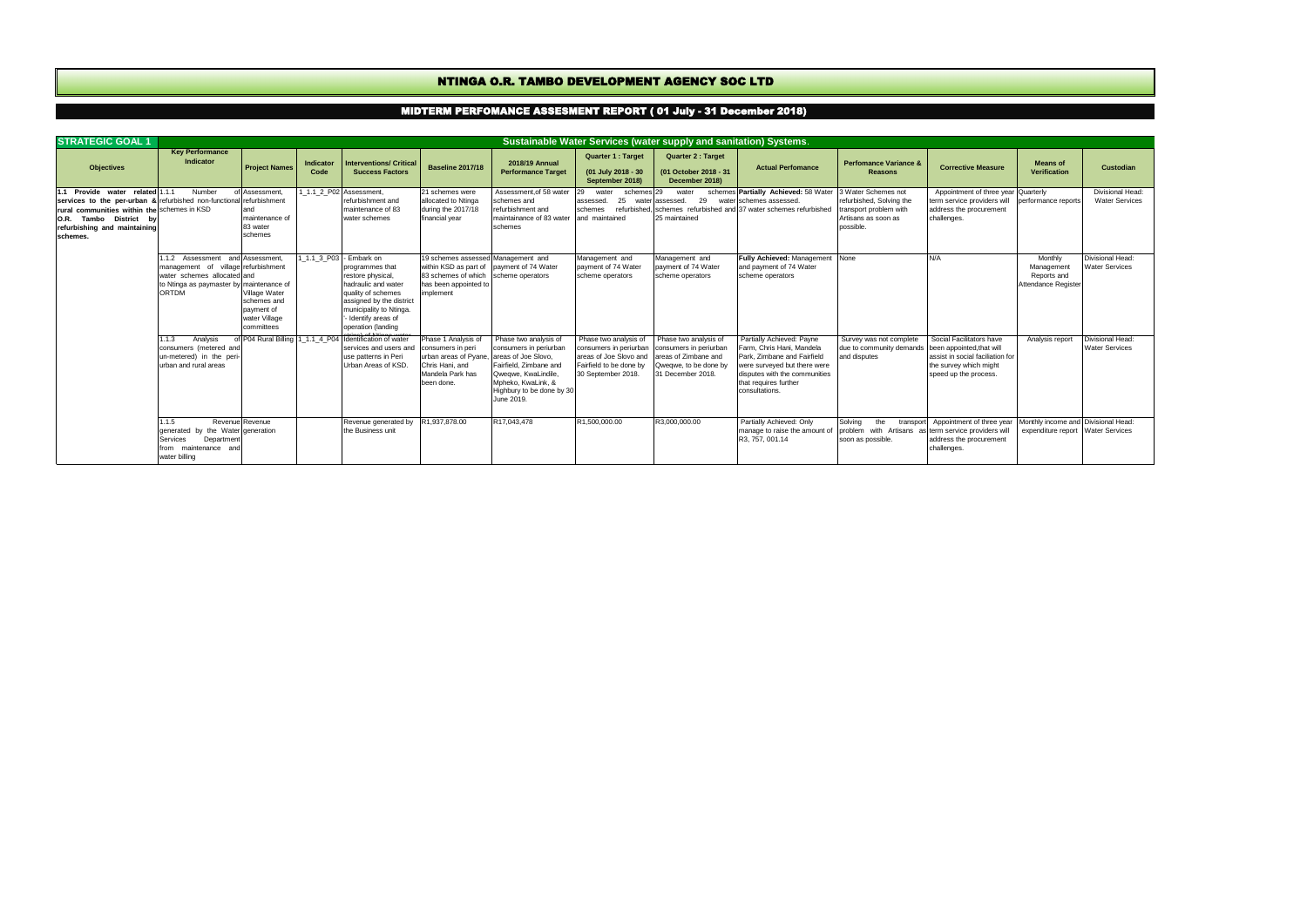| <b>STRATEGIC GOAL 2</b>                                                                                                                                                                                  |                                                                                                   |                                                                   |                            |                                                                                                                                                                                                              |                                                    |                                                                                                      |                                                                                           |                                                                                    | Enhanced and Enabled Full Value Chains (upstream and downstream) for Agricultural Produce, Markets, Abattoir and Aquaculture                                                                                                                                                                                                                                                                        |                                                                                                                                                                                                                                                      |                                                                                                                                                                                                                                                                                                                                     |                                                         |                                                       |
|----------------------------------------------------------------------------------------------------------------------------------------------------------------------------------------------------------|---------------------------------------------------------------------------------------------------|-------------------------------------------------------------------|----------------------------|--------------------------------------------------------------------------------------------------------------------------------------------------------------------------------------------------------------|----------------------------------------------------|------------------------------------------------------------------------------------------------------|-------------------------------------------------------------------------------------------|------------------------------------------------------------------------------------|-----------------------------------------------------------------------------------------------------------------------------------------------------------------------------------------------------------------------------------------------------------------------------------------------------------------------------------------------------------------------------------------------------|------------------------------------------------------------------------------------------------------------------------------------------------------------------------------------------------------------------------------------------------------|-------------------------------------------------------------------------------------------------------------------------------------------------------------------------------------------------------------------------------------------------------------------------------------------------------------------------------------|---------------------------------------------------------|-------------------------------------------------------|
| <b>Strategic Objectives</b>                                                                                                                                                                              | <b>Key Performance</b><br>Indicator                                                               | <b>Project Names</b>                                              | Indicator<br>Code          | <b>Interventions</b>                                                                                                                                                                                         | <b>Baseline 2016/17</b>                            | 2018/19 Annual<br><b>Performance Target</b>                                                          | <b>Quarter 1: Target</b><br>(01 July 2018 - 30<br>Sept 2018)                              | <b>Quarter 2: Target</b><br>(01 October 2018-31<br>December 2018)                  | <b>Actual Perfomance</b>                                                                                                                                                                                                                                                                                                                                                                            | <b>Perfomance Variance &amp;</b><br><b>Reasons</b>                                                                                                                                                                                                   | <b>Corrective Measure</b>                                                                                                                                                                                                                                                                                                           | <b>Means of</b><br><b>Verification</b>                  | Custodian                                             |
| 2.1 Improve productivity and<br>profitability of Umzikantu<br>Abattoir by 30 June 2020.                                                                                                                  | 2.1.1 Number of livestock<br>units slaughtered fo<br>communities, butcheries<br>and other         | P09 Abattoir<br>Private<br>Slaughter                              |                            | Refurbishment and<br>continuous maintenance<br>of abattoir infrastructure<br>$2_2.1_1$ P09 and facilities.<br>Production and<br>marketing of red meat                                                        | 167.3 Units                                        | 550 Livestock units<br>slaugtered for<br>communinities, butcheries communinities,<br>and others      | 100 Livestock<br>units 150<br>slaugtered<br>butcheries and others                         | Livestock<br>for slaugtered<br>and others                                          | units Over Achieved:<br>for 337.17<br>Livestock<br>communinities, butcheries slaugtered for communities<br>butcheries and others                                                                                                                                                                                                                                                                    | 87.17 units more than target None<br>units were slaughtered.                                                                                                                                                                                         |                                                                                                                                                                                                                                                                                                                                     |                                                         | Divisional Head:<br><b>Trading Enterprises</b>        |
|                                                                                                                                                                                                          | 2.1.2 Number of livestock<br>units slaughtered for sale<br>towards<br>abattoir<br>ful<br>capacity | P10 Abattoir<br>Own Livestock<br>Slaughter                        | 2_2.1_2_P10 full capacity. | cattle, sheep, goats &<br>pigs) carcasses and<br>offal, locally and<br>beyond.<br>- Utilisation of abattoir<br>for slaughtering<br>incrementally towards                                                     | 175.5 Units                                        | 2505 Livestock units<br>slaughtered for meat<br>sales towards abattoir full<br>capacity              | 425 Livestock units<br>slaughtered for meat<br>sales towards abattoir<br>full capacity    | 825<br>Livestock<br>for<br>slaughtered<br>capacity                                 | units Not achieved:<br>meat 317 Livestock units slaughtered target were slaughtered rebranding efforts of the<br>sales towards abattoir full for meat sales towards abattoir<br>full capacity                                                                                                                                                                                                       | 933 units less than the Implement<br>towards meat sales. This is<br>due to challenges<br>customer attraction.                                                                                                                                        | further<br>organisation<br>and<br>other<br>marketing<br>planned<br>campaigns that<br>aim to<br>repair the damage caused<br>the reputation<br>to<br>Umzikantu/Ntinga, will be<br>implemented.<br>Efforts are made to enter<br>into agreements<br>with<br>government departments<br>and retail outlets in order to<br>increase sales. | Batch control<br>documents.                             | Divisional Head:<br><b>Trading Enterprises</b>        |
|                                                                                                                                                                                                          | 2.1.3 Revenue generated<br>from meat sales and<br>slaughter fees                                  | P11 Abattoir<br><b>Meat Sales</b>                                 | 2_2.1_3_P11                |                                                                                                                                                                                                              | R2 690 972.17                                      | R31 941 738.00 Revenue<br>generated from meat<br>sales and slaughter fees                            | R3 483 325<br>Revenue<br>generated<br>from meat<br>sales and Meat Sales<br>slaughter fees | R10 471 027<br>Revenue Generated from                                              | Not Achieved:<br>R4,101,753.54<br>generated from meat sales and meat sales and slaughter are being adjusted in order<br>slaughter fees.                                                                                                                                                                                                                                                             | Revenue target was generated from and rebranding, the prices<br>fees. This<br>challenges in customer enhance<br>attraction.                                                                                                                          | R9,852,598.46 less than In addition to the marketing<br>is due to to be market related to<br>the<br>competitiveness<br>Umzikantu. This pricing will<br>take into account costs to<br>deliver as well.                                                                                                                               | Monthly<br>Management<br>Account.                       | Divisional Head:<br><b>Trading Enterprises</b>        |
| 2.2 Improve functionality<br>and viability of Kei Fresh<br>Produce Market (KFPM) by<br>initially focusing and<br>targeting linkages of fruit and<br>vegetable industry supply<br>chains by 30 June 2020. | Tonnage<br>2.2.1<br>agricultural produce sold<br>by Market Agents                                 | P14 Fresh<br>Produce Market 2_2.2_1_P14<br>tonnage                |                            | Refurbishment and<br>continuous maintenance<br>of Market infrastructure<br>and facilities.<br>- Recruitment of<br>competent Market<br>Agents towards full<br>capacity of the Market.<br>Encourage aggressive | 2012 Tons                                          | 19 742 Tons of<br>agricultural produce sold<br>by Market Agents by 30<br>June 2019                   | 1 935.5 Tons<br>agricultural produce sold<br>by Market Agents.                            | 5 935.5 Tons agricultural Not achieved:<br>Agents.                                 | produce sold by Market 769.38 Tons of agricultural<br>fresh produce sold by Market<br>Agent.                                                                                                                                                                                                                                                                                                        | 7,101.62 Tons less than<br>arget due to the capacity of<br>the market not being fully<br>utilised as there is still only<br>two market agents<br>operating on the floor. The<br>reputational damage of the<br>market is still another<br>challenge.  | Efforts are still in place to<br>attract two more market<br>agents to KFPM.<br>Rebranding and marketing<br>initiatives will be<br>mplemented.                                                                                                                                                                                       | Freshmark System   Divisional Head:<br>monthly reports. | <b>Trading Enterprises</b>                            |
|                                                                                                                                                                                                          | 2.2.2 Revenue generated<br>from 5% commission of<br>agricultural produce sold                     | P <sub>16</sub> Fresh<br>Produce Market 2_2.2_3_P16<br>Commission |                            | narketing and sale of<br>fresh produce (fruit and<br>vegetables) locally and<br>beyond by Market<br>Agents.                                                                                                  | R409, 462.39<br>Revenue generated<br>for 2017/2018 | R5 850 000 revenue<br>generated from<br>commision on agricultural<br>produce sold by 30 June<br>2019 | R573 384<br>Revenue generated<br>from commision on<br>agricultural produce<br>sold.       | R 1758 872<br>Revenue generated from<br>commision on agricultural<br>produce sold. | Not achieved:<br>R102,640.25 (5% Commission<br>generated from agricultural<br>produce sold).                                                                                                                                                                                                                                                                                                        | R2.229.615.75 less than<br>target due to the capacity of<br>the market not being fully<br>utilised as there is still only<br>two market agents<br>operating on the floor. The<br>reputational damage of the<br>market is still another<br>challenge. |                                                                                                                                                                                                                                                                                                                                     |                                                         | Divisional Head:<br><b>Trading Enterprises</b>        |
|                                                                                                                                                                                                          | 2.2.3 Optimise utilisation<br>of KFPM floor space                                                 | P17 Fresh<br><b>Produce Market</b><br>Profitability               | 2 2.2 4 P17                |                                                                                                                                                                                                              | 1 Market Agent<br>Trading at KFPM                  | Securing of 3 additional<br><b>Market Agents</b>                                                     | Finalisation of revamp<br>and demarcation<br>market floor space                           | Securing of 1 additional<br><b>Market Agent</b>                                    | <b>Fully Achieved:</b><br>1 new Market Agent (Fenato<br>Market Agency) has started<br>operating at KFPM on 17<br>October 2018.<br>Meeting held with another<br>prospective Market Agency<br>(Border Farmers) to attact the<br>to the KFPM.<br>One (1) Ripening and two (2)<br>Cold rooms fully repaired and<br>are in a working condition.<br>Repair of one (1) Ripening<br>room is at 95% complete | None.                                                                                                                                                                                                                                                | None                                                                                                                                                                                                                                                                                                                                | Freshmark System<br>monthly reports.                    | <b>Divisional Head:</b><br><b>Trading Enterprises</b> |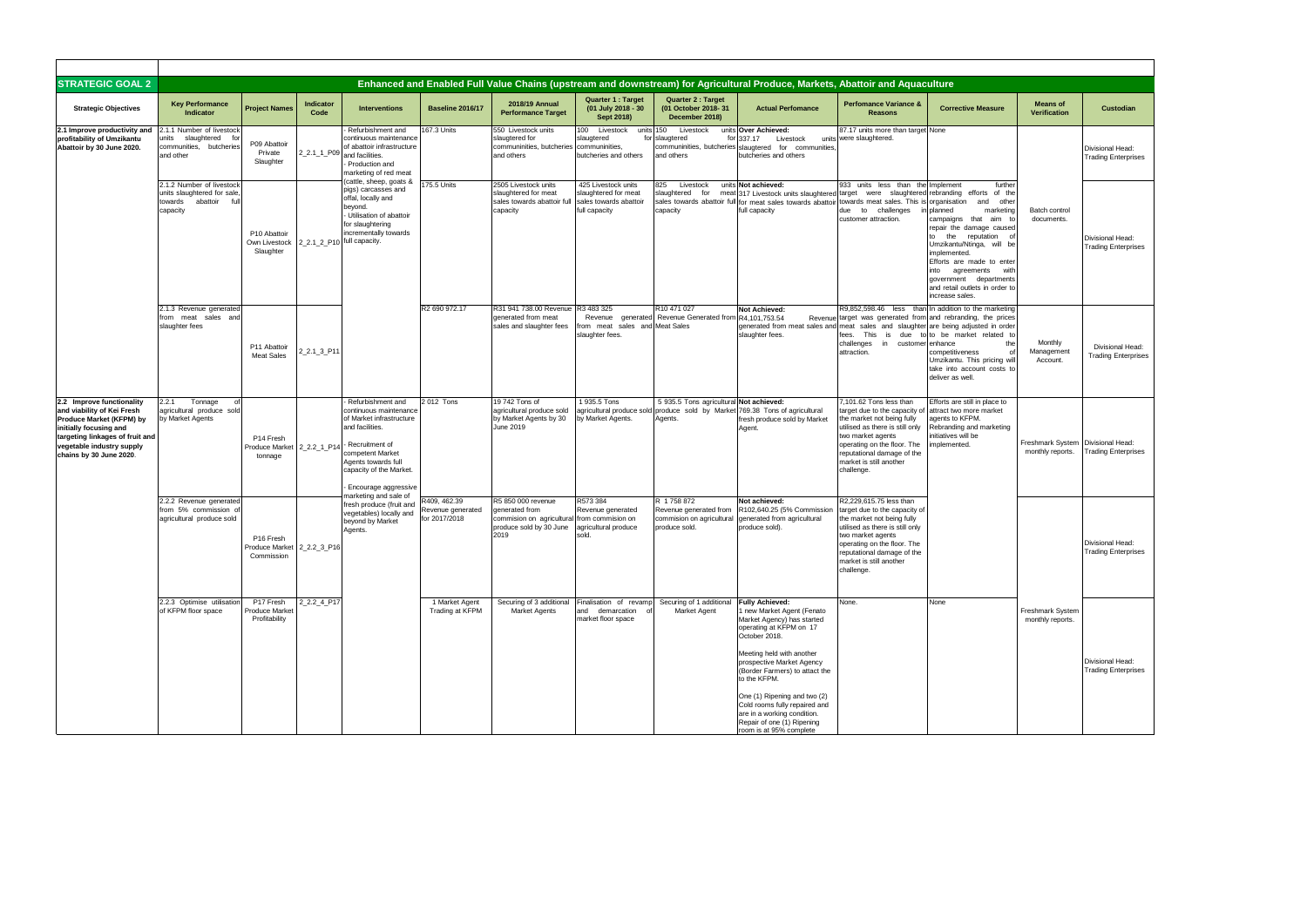| 2.3 Utilise Adam Kok Farms<br>as a rapid livestock<br>production hub feeding<br>mainly into Umzikantu<br>Abattoir by 30 June 2020. | 2.3.1 Number of cattle<br>produced and sold to<br>Umzikantu Abattoir and<br>other markets                         | P20 Adam Kok<br><b>Livestock Sales</b> |             | - Purchase, condition<br>(for a maximum of 100<br>days) and distribute<br>cattle for Umzikantu<br>Abattoir (starting with<br>50% of requirements in<br>$22.32 P20 2017/18$ ) and beyond.<br>- Heifer Exchange<br>Programme<br>-Livestock Trade Fair<br>- Cattle Branding | 516 Cattle produced<br>and sold |     | R7 Million mainly<br>and<br>sold<br>generated | sold<br>R1 million generated                                                   | denerated                                    | 700 Cattle produced and 100 Cattle produced and 200 Cattle produced and <b>Partially achieved:</b> 189 cattle Shortfall of 111 cattle is due A plan will be developed<br>to mainly sold to Umzikantu sold through an auction sale to over-reliance on sales and implemented, on how<br>Umzikantu Abattoir and Abattoir and R2 Million and R1,658,482.97 revenue through auctions, which in to improve the sales made<br>generated | quaranteed.                                                                                                               | thier nature sales are not by Adam Kok farms to<br>external customers, This<br>plan will look at how to Livestock sales<br>achieve a balanced mix of invoices.<br>sales through a mix of sales<br>auctions,<br>off-take<br>agreements, retail outlets |                              | Divisional Head:           |
|------------------------------------------------------------------------------------------------------------------------------------|-------------------------------------------------------------------------------------------------------------------|----------------------------------------|-------------|--------------------------------------------------------------------------------------------------------------------------------------------------------------------------------------------------------------------------------------------------------------------------|---------------------------------|-----|-----------------------------------------------|--------------------------------------------------------------------------------|----------------------------------------------|-----------------------------------------------------------------------------------------------------------------------------------------------------------------------------------------------------------------------------------------------------------------------------------------------------------------------------------------------------------------------------------------------------------------------------------|---------------------------------------------------------------------------------------------------------------------------|-------------------------------------------------------------------------------------------------------------------------------------------------------------------------------------------------------------------------------------------------------|------------------------------|----------------------------|
|                                                                                                                                    | 2.3.2 Revenue generated<br>from livestock (cattle)<br>produce and sold<br>Umzikantu Abattoir and<br>other markets |                                        | 2 2.3 3 P21 |                                                                                                                                                                                                                                                                          | None.<br>Target                 | New | 2505 Cattle supplied to<br>Umzikantu Abattoir | 425 Cattle supplied to<br>Umzikantu Abattoir                                   | 825 Cattle Supplied to<br>Umzikantu Abattoir | Not achieved: 171 cattle<br>sourced for Umzikantu Abattoir.                                                                                                                                                                                                                                                                                                                                                                       | Supplied 1079 units less<br>than target. The<br>underperformance is<br>dependent on the demand<br>from Umzikantu abattoir | Umzikantu rebranding and<br>marketing campaigns will<br>be implemented in order to<br>increase deman for meat.                                                                                                                                        | Livestock sales<br>invoices. | <b>Trading Enterprises</b> |
|                                                                                                                                    | 2.3.3 Number of hectares<br>utilised for<br>crop<br>production                                                    |                                        |             |                                                                                                                                                                                                                                                                          | None.<br>Target                 | New | 25 hectares utilised for<br>crop production   | hectares that will be crop production<br>for<br>utilised<br>crop<br>production |                                              | Identify and prepare the 15 Hectares utilised for Over Achieved: 18 Hectares<br>utilised for potato production                                                                                                                                                                                                                                                                                                                    | 3 Hectares were utilised for None<br>the quarter in order to take<br>advantage of the planting<br>season for potatoes     |                                                                                                                                                                                                                                                       |                              |                            |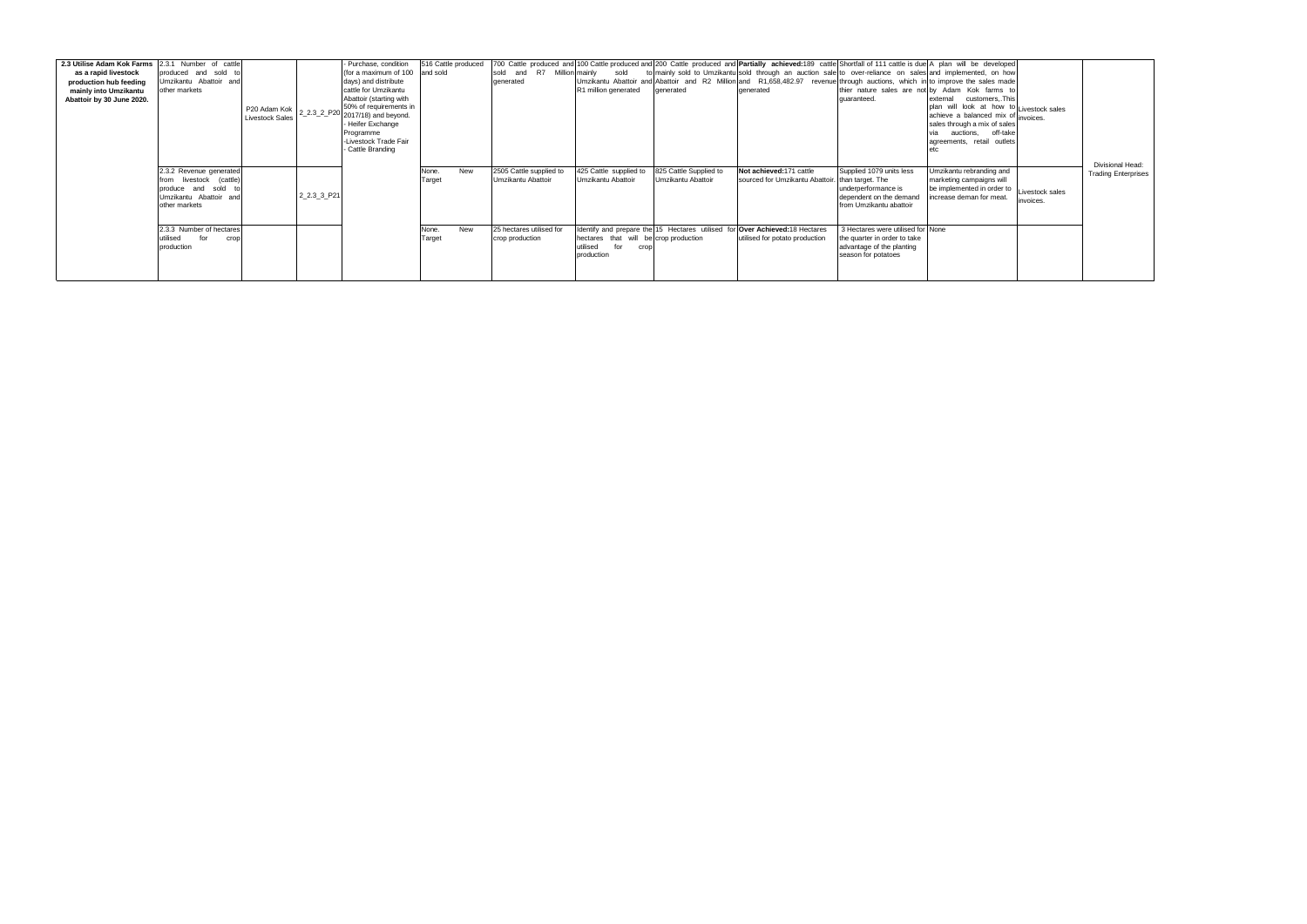| STRATEGIC GOAL 3 Diversified Partnerships that Promote Inclusive Socio-economic Development and Growth.                                                                                    |                                                                                                                                         |                                                                      |                       |                                                                                                                                                                                                                                                                                                                     |                                    |                                                  |                                                                                             |                                                                                                              |                                                                                                                                                                                                                                                                                                                                                                                                                                                                                                                                                                                                                                                       |                                                                                                                                                                                                                                |                                                                                                                                                                                                                                                              |                                                     |                                                |
|--------------------------------------------------------------------------------------------------------------------------------------------------------------------------------------------|-----------------------------------------------------------------------------------------------------------------------------------------|----------------------------------------------------------------------|-----------------------|---------------------------------------------------------------------------------------------------------------------------------------------------------------------------------------------------------------------------------------------------------------------------------------------------------------------|------------------------------------|--------------------------------------------------|---------------------------------------------------------------------------------------------|--------------------------------------------------------------------------------------------------------------|-------------------------------------------------------------------------------------------------------------------------------------------------------------------------------------------------------------------------------------------------------------------------------------------------------------------------------------------------------------------------------------------------------------------------------------------------------------------------------------------------------------------------------------------------------------------------------------------------------------------------------------------------------|--------------------------------------------------------------------------------------------------------------------------------------------------------------------------------------------------------------------------------|--------------------------------------------------------------------------------------------------------------------------------------------------------------------------------------------------------------------------------------------------------------|-----------------------------------------------------|------------------------------------------------|
| <b>Strategic Objectives</b>                                                                                                                                                                | <b>Key Performance</b><br><b>Indicator</b>                                                                                              | <b>Project Names</b>                                                 | Indicator<br>Code     | <b>Interventions</b>                                                                                                                                                                                                                                                                                                | <b>Baseline 2017/18</b>            | 2018/19 Annual<br><b>Performance Target</b>      | Quarter 1: Target<br>(01 July 2018 - 30<br>September 2018)                                  | <b>Quarter 2: Target</b><br>(01 October 2018 - 31<br>December 2018)                                          | <b>Actual Perfomance</b>                                                                                                                                                                                                                                                                                                                                                                                                                                                                                                                                                                                                                              | <b>Perfomance Variance &amp;</b><br><b>Reasons</b>                                                                                                                                                                             | <b>Corrective Measure</b>                                                                                                                                                                                                                                    | <b>Means of</b><br><b>Verification</b>              | Custodian                                      |
| 3.1 Optimize linkages of meat 3.1.1 Number of signed<br>industry value chain that and<br>enhance functionality<br>Umzikantu Abattoir by 30 that enhance functionality<br><b>June 2020.</b> | implemented<br>of partnership agreements<br>of Umzikantu Abattoir                                                                       | P25 Abattoir<br>Strategic<br>Partnerships                            | 2_3.1_1_P25           | - Establish and maintain<br>partnerships with<br>livestock (cattle, sheep<br>and pigs) producers,<br>marketers and/or<br>speculators.<br>Facilitate off-take<br>agreements with<br>wholesalers and public<br>entities like Correctional<br>Services, Hospitals, etc.<br>Facilitate off-take<br>agreements for hides | 1 Partnership<br>Agreement         | I Partnership agreement<br>secured               | Meeting<br>held<br>iacilitate<br>partnership facilitate<br>agreement<br>Umzikantu Abattoir. | Meeting held to Fully Achieved:<br>for agreement for Umzikantu in August 2018.<br>Abattoir.                  | partnership Meeting held with Lentaba Mea<br>Another meeting was held with<br>the Eastern Cape Departmen<br>of Education in order to<br>introduce Ntinga and it:<br>offerings (meat & fresh<br>produce) and to get information<br>on how the department and<br>Ntinga can work together.                                                                                                                                                                                                                                                                                                                                                              | None.                                                                                                                                                                                                                          | None                                                                                                                                                                                                                                                         | Signed Partnership Divisional<br>Agreement.         | Head<br><b>Trading Enterprises</b>             |
|                                                                                                                                                                                            | 3.1.2 Number of signed<br>and implemented off-take<br>agreements for sale of<br>meat from Umzikantu<br>Abattoir.                        |                                                                      |                       | and skins.<br><b>Establish partnerships</b><br>with meat hawkers for<br>sale of offal, feet and<br>heads.                                                                                                                                                                                                           | None. New Target                   | 2 Off-take agreement<br>signed and implemented.  | Meetings<br>held<br>acilitate<br>agreements<br>Umzikantu Abattoir                           | to 10ff-take agreement for Partially Achieved:<br>Off-take Umzikantu<br>for secured.                         | Abattoir Meetings were held with Falini not yet been signed, Falini agreement to be finalised Agreement.<br>Food Services and Capitol has already started so that both parties can<br>Caterers in order to secure an purchasing from Umzikantu. sign.<br>off-take agreement. Credit<br>applications and sales have<br>resulted from the engagemen<br>and a relationship has been<br>established.<br>Meetings were held with Spargs<br>and Spar Western Gruppe<br>Ntinga agreed to improve on its<br>Hygiene Assessment System:<br>(HAS) audit report score, in<br>order to meet the standards<br>expected by Retail Industry<br>outlets such as Spar. | Although the agreement has Drawing                                                                                                                                                                                             | of<br>up                                                                                                                                                                                                                                                     | the Signed Off-take                                 | Divisional Head:<br><b>Trading Enterprises</b> |
| 3.2 Optimize linkages of fruit<br>and vegetable industry value<br>chain in support of Kei Fresh<br>Produce Market by 30 June<br>2020.                                                      | 3.2.1 Number of signed<br>and<br>implemented<br>partneships agreements<br>that enhance functionality<br>of Kei Fresh Produce<br>Market. | P <sub>26</sub> Fresh<br>Produce Market<br>Strategic<br>Partnerships | 2_3.2_2_P26 business. | Develop and maintain<br>partnerships with Local<br>Municipalities to assist<br>local farmers to produce<br>and supply the KFPM.<br>Facilitate involvement<br>of local PDI's in the<br>Market Agency                                                                                                                 | 1 Partnership<br>Agreement secured | 1 Partnership agreement<br>secured               | Meeting<br>held<br>to l<br>facilitate<br>partnership facilitate<br>agreement for KFPM.      | Meeting<br>held<br>partnership 1<br>agreement for KFPM                                                       | to Over-achieved:<br>Signed<br>agreement between Ntinga and<br>SEDA for farmer development.<br>Meeting held<br>Farmers, in order to attract KPFM to its full capacity.<br>them to KPFM.<br>Another meeting held with the<br>Eastern Cape Department o<br>Education in order to introduce<br>Ntinga and its offerings (meat &<br>fresh produce) and to ge<br>information on how the<br>department and Ntinga car<br>work                                                                                                                                                                                                                               | Attended<br>two<br>meeting None<br>partnership instead of one in order to<br>increase the chances o<br>obtaining<br>partnership<br>that<br>agreements<br>with Border enhance the<br>usage                                      |                                                                                                                                                                                                                                                              | Signed Partnership   Divisional Head:<br>Agreement. | <b>Trading Enterprises</b>                     |
| 3.3 Optimize linkages of a<br>rapid livestock production<br>industry value chain that<br>enhance functionality of<br>Adam Kok Farms by 30 June of Adam Kok Farms.<br>2020                  | 3.3.1 Number of signed<br>nd<br>implemented<br>partership<br>agreements<br>that enhance functionality                                   | P29 Adam Kok                                                         |                       | Develop and maintain<br>partnerships that<br>enhance functionality of<br>Adam Kok Farms.<br>Roll out the heifer<br>exchange programme<br>with local municipalities                                                                                                                                                  | 1 Partnership<br>Agreement         | Partnership Agreement<br>signed and implemented. | Meeting<br>held<br>to l<br>acilitate<br>partnership facilitate<br>agreement<br>Kok Farms.   | Meeting<br>held<br>Farms.                                                                                    | to Fully Achieved:<br>partnership 1 Signed partnership<br>for Adam agreement for Adam Kok agreement between Ntinga and<br>SEDA for farmer development<br>(training on market access,<br>quality standard required by<br>Adam Kok Farms                                                                                                                                                                                                                                                                                                                                                                                                                | None.                                                                                                                                                                                                                          | None                                                                                                                                                                                                                                                         | Signed Partnership Divisional Head:<br>Agreement.   | <b>Trading Enterprises</b>                     |
|                                                                                                                                                                                            | 3.3.2 Number of signed<br>and implemented off-take<br>agreements for purchase<br>of livestock produce by<br>Adam Kok Farms.             | Farms Strategic 2_3.3_3_P29<br>Partnerships                          |                       |                                                                                                                                                                                                                                                                                                                     | None. New Target                   | Off-take agreement<br>signed and implemented.    | Meeting<br>held<br>acilitate<br>agreement<br>Kok Farms.                                     | to 1 Meeting held to facilitate Not Achieved.<br>Off-take Off-take agreement for<br>for Adam Adam Kok Farms. |                                                                                                                                                                                                                                                                                                                                                                                                                                                                                                                                                                                                                                                       | <b>Branding challenges</b><br>experienced by farmers who<br>can supply Adam Kok with<br>livestock either via heifer<br>exchange or purchase<br>making it diffucult to have<br>off take agreements with<br>small scale farmers. | From Quarter 2, Ntinga has<br>already embarked on an<br>initiative to hold farmer's<br>information and branding<br>sessions to assist farmers<br>with applications for<br>branding, bradning of thier<br>animals and to conduct<br>heifer excahnge. This was | Signed Off-take<br>Agreement.                       | Divisional Head:<br><b>Trading Enterprises</b> |
| 3.4 Develop, Support and<br>promote SMMEs as a<br>catalyst for economic<br>development and growth and<br>$- - - -$                                                                         | 3.4.1 Rand value of total<br><b>FDI</b><br>attracted<br>into<br>O.R.Tambo region.                                                       | RAFI, EDC                                                            |                       | RAFI Programme                                                                                                                                                                                                                                                                                                      | None. New Target                   | R10 million attracted                            | No Target set for this<br>period                                                            | No Target set for this<br>period                                                                             | N/A                                                                                                                                                                                                                                                                                                                                                                                                                                                                                                                                                                                                                                                   | N/A                                                                                                                                                                                                                            | N/A                                                                                                                                                                                                                                                          | Signed Partnership<br>Agreements.                   | Manager: PMO                                   |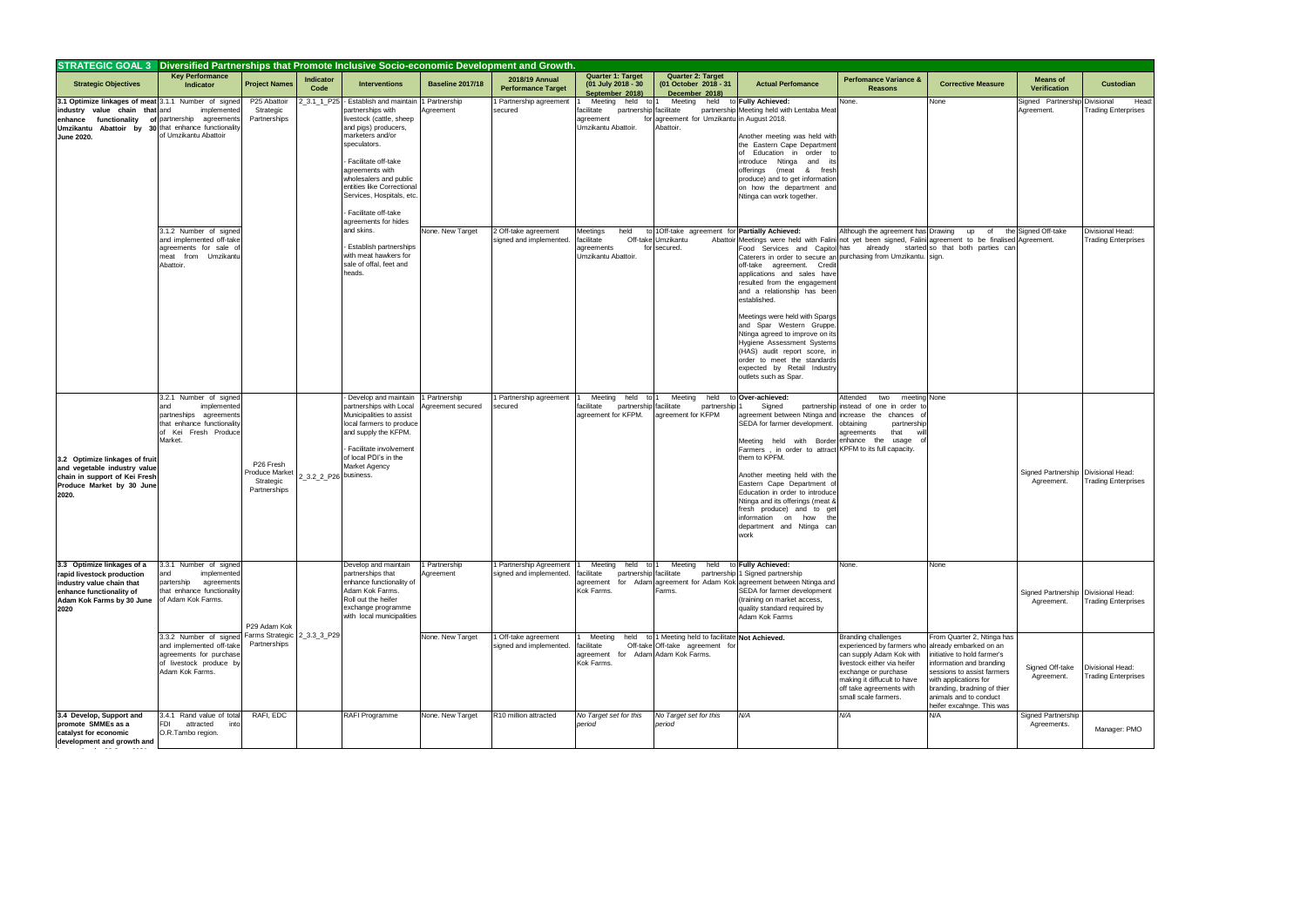| linnovation by 30 June 2021.                                                                                     | 3.4.2 number of new<br>Domestic<br>Investors<br>attracted into O.R. Tambo<br>region                                                        | Investment<br>Promotion and<br>Facilitation | 1 New Domestic<br>investor attracted into<br>O.R. Tambo region                                                                                                     | None. New Target                                      | 1 New Domestic investor<br>attracted into O.R. Tambo faciliate new Domestic<br>region                                                                                           | 1 Meeting held to<br>Investor into O.R.<br>Tambo region | new Domestic Investor<br>into O.R. Tambo region                                              | 1 Meeting held to faciliate Over Achieved: four meetings<br>were held (1) with Meshwell<br>PTY LTD on 23rd July 2018 in<br>support of development within<br>the district municiplaity-Coffee<br>Bay in particular, (2) with<br>Nthako Diamonds Pty Ltd on 13<br>september 2018, (3) meeting<br>held with SANTOZA who wants<br>to develop an up-market<br>restuarant in KFPM and (4) with<br>Ingquza Hill Local Municipality<br>on 6th December 2018                                                  | Two more meetings were<br>secured, two more<br>opportunities for meetings<br>came available.                                                       |                                         | Domestic<br>Investment<br><b>Faciliation Report</b> | <b>Chief Executive</b><br>Officer |
|------------------------------------------------------------------------------------------------------------------|--------------------------------------------------------------------------------------------------------------------------------------------|---------------------------------------------|--------------------------------------------------------------------------------------------------------------------------------------------------------------------|-------------------------------------------------------|---------------------------------------------------------------------------------------------------------------------------------------------------------------------------------|---------------------------------------------------------|----------------------------------------------------------------------------------------------|------------------------------------------------------------------------------------------------------------------------------------------------------------------------------------------------------------------------------------------------------------------------------------------------------------------------------------------------------------------------------------------------------------------------------------------------------------------------------------------------------|----------------------------------------------------------------------------------------------------------------------------------------------------|-----------------------------------------|-----------------------------------------------------|-----------------------------------|
|                                                                                                                  | 3.4.3 Establishment of an<br>effective<br>fully<br>and<br>functional O.R. Tambo<br>Cooperative Development<br>Centre (ORTCDC)              | O.R. Tambo<br><b>CDC</b>                    | <b>ORTCDC</b>                                                                                                                                                      | Interim Steering<br>Committee in place<br>CEO         | Establishment<br>of<br>effective<br>and<br>chaired by the Ntinga functional O.R. Tambo Recruitment<br>Cooperstive Development Centre Manager<br>Centre (ORTCDC)                 | an Incorporation<br>fully ORTCDC<br>of                  | of establishment<br>of<br>& Operation Centre<br>of<br>the recruitment<br><b>ORTCDC Board</b> | the Partially Achieved: ORTCDC The board has not been Applications<br>been<br>and has<br>the Centre December<br>the incorporated.<br>Manager has been appointed prospective members have quarter.<br>and the centre has been already<br>opened and is operational.                                                                                                                                                                                                                                   | successfully established, however by 14th processed, and recruitment<br>submited<br>Time<br>applications.<br>constraints contributed<br>the delay. | will<br>2018, finalised<br>in the third | be ORTCDC quarterly<br>reports                      | Manager: PMO                      |
|                                                                                                                  | 3.4.4 Number of new<br>SMME's/<br>sustainable<br>Cooperatives facilitated                                                                  | O.R. Tambo<br><b>CDC</b>                    | entrepreneurship<br>development and                                                                                                                                | 2 3.2 4 P28 - Facilitate and promote None, New Target | 14 new sustainable<br>SMME's supported                                                                                                                                          | period                                                  | No Target set for this No Target set for this N/A<br>period                                  |                                                                                                                                                                                                                                                                                                                                                                                                                                                                                                      | N/A                                                                                                                                                | N/A                                     | ORTCDC and PMO<br>quarterly reports                 | Manager: PMO                      |
| 3.5 Provide training and<br>skills development to the co-<br>operatives and targeted<br>groups within the region | 3.5.1 Provide Training UIF Training and<br>and Skills development to Skills<br>Cooperatives<br>and<br>Targeted groups within<br>the region | SMME's. Development                         | Number of training<br>interventons provided to<br>the SMM's.<br>Cooperatives, ex-mine<br>workers, military<br>veterans, unemployed<br>vouth, women and<br>disabled | None. New Target                                      | 3 training sessions<br>provided for the the<br>SMM's, Cooperatives, ex- resource mobilisation<br>mine workers, military<br>veterans, unemployed<br>vouth, women and<br>disabled | development<br>business<br>plans                        | of appointment of training Fully<br>service providers                                        | Achieved: Three N/A<br>for and skills development business plans were developed<br>(1) submited to the UIF, (2)<br>submited to Harmony Gold, and<br>(3) submited to the South<br>National<br>Defence<br>African<br>Funding<br>Force.<br>proposal<br>submitted<br>to UIF<br>and<br>submitted<br>proposal<br>Harmoney Gold in support of<br>the SMMEs. ex-mine workers.<br>military veterans, unemployed<br>youth, women and disabled.<br>Training and Skills<br>Seven<br>service<br>providers<br>were |                                                                                                                                                    | N/A                                     | PMO quarterly<br>reports                            | Manager: PMO                      |

appendix 21 July 2018.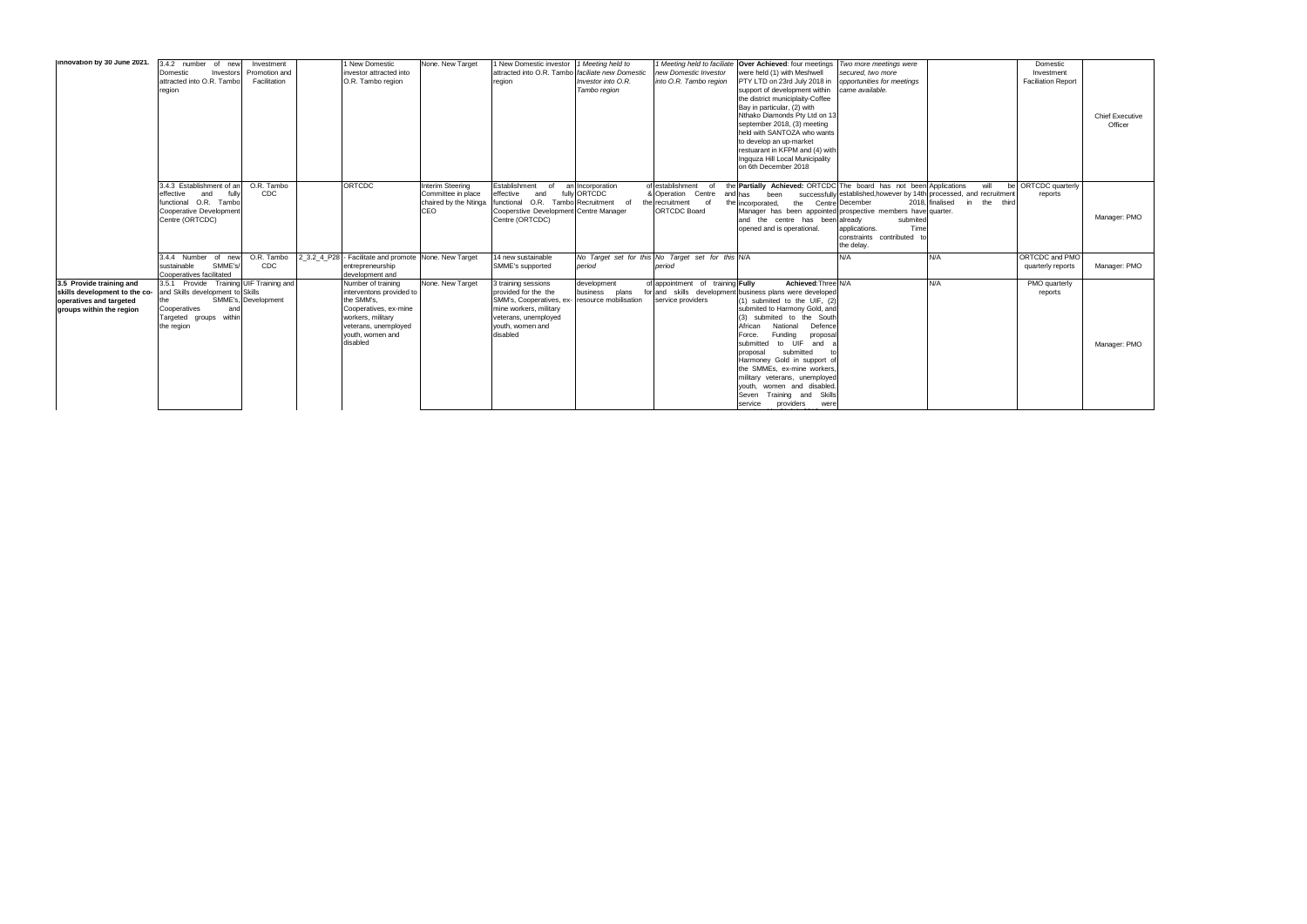| STRATEGIC GOAL 4 Dynamic, Capable and Sustainable State Owned Company.                                                                                                |                                                                                     |                                                        |                   |                                                                                                                                                                                                          |                                                                                                                                                       |                                                                                                                                      |                                                                                                                                          |                                                                                                                                          |                                                                                                                                                                                                                                                                |                                                                                                                                                                                                                                              |                                                                                                                                                                                                                                      |                                                                                         |                                |
|-----------------------------------------------------------------------------------------------------------------------------------------------------------------------|-------------------------------------------------------------------------------------|--------------------------------------------------------|-------------------|----------------------------------------------------------------------------------------------------------------------------------------------------------------------------------------------------------|-------------------------------------------------------------------------------------------------------------------------------------------------------|--------------------------------------------------------------------------------------------------------------------------------------|------------------------------------------------------------------------------------------------------------------------------------------|------------------------------------------------------------------------------------------------------------------------------------------|----------------------------------------------------------------------------------------------------------------------------------------------------------------------------------------------------------------------------------------------------------------|----------------------------------------------------------------------------------------------------------------------------------------------------------------------------------------------------------------------------------------------|--------------------------------------------------------------------------------------------------------------------------------------------------------------------------------------------------------------------------------------|-----------------------------------------------------------------------------------------|--------------------------------|
| <b>Strategic Objectives</b>                                                                                                                                           | <b>Key Performance</b><br>Indicator                                                 | <b>Project Names</b>                                   | Indicator<br>Code | <b>Interventions</b>                                                                                                                                                                                     | <b>Baseline 2017/18</b>                                                                                                                               | 2018/19 Annual<br><b>Performance Target</b>                                                                                          | <b>Quarter 1: Target</b><br>(01 July 2018 - 30<br>September 2018)                                                                        | Quarter 2: Target<br>(01 October 2018 - 31<br>December 2018)                                                                             | <b>Actual Perfomance</b>                                                                                                                                                                                                                                       | <b>Perfomance Variance &amp;</b><br><b>Reasons</b>                                                                                                                                                                                           | <b>Corrective Measure</b>                                                                                                                                                                                                            | <b>Means of</b><br><b>Verification</b>                                                  | Custodian                      |
| 4.1 Ensure Business<br>Processes, Tools and<br><b>Systems that support</b><br>implementation of the<br><b>Strategy and continued</b><br>viability of the organisation | 4.1.1 Sound Financial<br>Management and<br>Accurate reporting                       | P30 Financial<br>Management,<br>Systems and<br>Reforms | 4.1 1 P30         | Financial management<br>and reporting.<br>- Supply Chain<br>Management reforms<br>and Oversight.<br>Asset Management.                                                                                    | Draft annual budget<br>prepared for Board<br>approval and<br>submission to the<br>parent municipality by<br>31 January each year                      | Prepare 2019/2020 draft<br>budget for Board approval<br>and submission to the<br>parent municipality by 31<br>January 2019.          | No target set                                                                                                                            | No target set                                                                                                                            | No target set for period                                                                                                                                                                                                                                       | <b>Not Applicable</b>                                                                                                                                                                                                                        | Not Applicable                                                                                                                                                                                                                       | Draft budget / Board<br>resolution and proof<br>of submission to<br>parent municipality | <b>Chief Financial Officer</b> |
| by 30 June 2021.                                                                                                                                                      |                                                                                     |                                                        |                   |                                                                                                                                                                                                          | Final annual budget<br>31 May each year.                                                                                                              | Board approved Credible No target set<br>approved by Board by final budget by 31 May<br>2019                                         |                                                                                                                                          | No target set                                                                                                                            | No target set for period                                                                                                                                                                                                                                       | Not Applicable                                                                                                                                                                                                                               | Not Applicable                                                                                                                                                                                                                       | Approved budget /<br>Board resolution                                                   |                                |
|                                                                                                                                                                       |                                                                                     |                                                        |                   |                                                                                                                                                                                                          | Monthly budget<br>control reports<br>prepared within 7<br>end of every month.                                                                         | Monthly and quarterly<br>budget reports prepared<br>within 7 working days<br>working days after the after the end of every<br>month. | Prepare three monthly<br>budget control reports<br>and one quarterly report<br>within 7 working days<br>after the end of every<br>month. | Prepare three monthly<br>budget control reports<br>and one quarterly report<br>within 7 working days<br>after the end of every<br>month. | <b>Fully Achieved:</b><br>Monthly budget control reports<br>and one quarterly reports are<br>prepared within 7 working days<br>after the end of every month.                                                                                                   | None                                                                                                                                                                                                                                         | Not Applicable                                                                                                                                                                                                                       | Monthly and<br>quarterly reports<br>approved by<br>Accounting Officer.                  | <b>Chief Financial Officer</b> |
|                                                                                                                                                                       |                                                                                     |                                                        |                   |                                                                                                                                                                                                          | Quarterly finance<br>reports prepared<br>within 30 days after<br>the end of the quarter.                                                              | Prepare quarterly finance<br>reports within 30 days<br>after the end of the<br>quarter.                                              | Prepare 2017/2018<br>fourth quarter finance<br>report within 30 days<br>after the end of the<br>quarter.                                 | Prepare 2018/2019 first<br>quarter finance report<br>within 30 days after the<br>end of the quarter.                                     | <b>Fully Achieved:</b><br>First Quarter finance report<br>prepared and presented to both<br>the Board of Directors as well<br>as the parent municipality.                                                                                                      | None                                                                                                                                                                                                                                         | Not Applicable                                                                                                                                                                                                                       | Quarterly finance<br>reports.                                                           | <b>Chief Financial Officer</b> |
|                                                                                                                                                                       |                                                                                     |                                                        |                   | <b>Board of Directors</b><br>adopted Mid-year<br>budget & performance<br>assessment report with<br>recommendations                                                                                       | Mid-year budget &<br>performance<br>assessment report<br>with recommendations recommendations<br>submitted to Board of<br>Directors by 20<br>January. | Mid-year budget &<br>performance assessment<br>report with<br>submitted to Board of<br>Directors by 20 January<br>2019.              | No target set                                                                                                                            | No target set                                                                                                                            | No target set for period                                                                                                                                                                                                                                       | Not Applicable                                                                                                                                                                                                                               | Not Applicable                                                                                                                                                                                                                       | Mid-year<br>assessment report.                                                          | <b>Chief Financial Officer</b> |
|                                                                                                                                                                       |                                                                                     |                                                        |                   | - Review of finance<br>related policies and<br>standard operating<br>procedures (SOP).<br>Clean administration<br>Audit of Annual<br><b>Financial Statements.</b><br>Responding to A-G<br>Queries.       | Audit Action Plan to<br>resolve audit queries<br>developed                                                                                            | Develop audit action plan No target set.<br>to resolve audit queries                                                                 |                                                                                                                                          | Develop audit action plan<br>to resolve audit queries.                                                                                   | <b>Fully Achieved:</b><br>Audit action plan developed.                                                                                                                                                                                                         | None                                                                                                                                                                                                                                         | Not Applicable                                                                                                                                                                                                                       | Audit Action Plan                                                                       | <b>Chief Financial Officer</b> |
|                                                                                                                                                                       |                                                                                     |                                                        |                   |                                                                                                                                                                                                          | Unqualified audit<br>report                                                                                                                           | Obtain unqualified audit<br>report from Auditor<br>General                                                                           | No target set.                                                                                                                           | Obtain unqualified audit<br>report from Auditor<br>General.                                                                              | <b>Fully Achieved:</b><br>Unqualified audit opinion<br>obtained from Auditor General.                                                                                                                                                                          | None                                                                                                                                                                                                                                         | Not Applicable                                                                                                                                                                                                                       | <b>Audit Report</b>                                                                     | <b>Chief Financial Officer</b> |
|                                                                                                                                                                       | 4.1.2 Rand<br>Value of<br>nvestment<br>income<br>collected                          |                                                        |                   | 100% collection of<br>budgeted revenue.                                                                                                                                                                  | R2 070 950<br>investment income<br>collected.                                                                                                         | R2.5m investment income R700 000 investment<br>collected.                                                                            | income collected.                                                                                                                        | R600 000 investment<br>income collected.                                                                                                 | Partially achieved:<br>R785 243 investment income<br>collected.                                                                                                                                                                                                | Grant invoices to the<br>municipality are issued by<br>the end of the first week of<br>the month. However, they<br>are paid after 30 days.<br>Under-collection in own<br>revenue streams negatively<br>affects performance on this<br>arget. | Follow ups are done with<br>the parent municipality<br>when there are delays in<br>grant payments.<br>Management is<br>implementing to improve<br>revenue generation. Lastly<br>cashflows are monitored<br>closely in order to make  | nvestment register                                                                      | <b>Chief Financial Officer</b> |
|                                                                                                                                                                       | 4.1.3 Annual Financial<br>Statements submitted to<br>Audito General by 31<br>August |                                                        |                   | Preparation of credible<br>edger accounts up to<br><b>Statement of Financial</b><br>Position.<br>Submission of Annual<br>Financial Statements to<br>the Audit and Risk<br>Committee & Auditor<br>General | Annual Financial<br>Statements prepared<br>by 31 August.                                                                                              | Prepare and submit<br>Annual Financial<br>Statements to the Auditor Statements to the<br>General by 31 August<br>2018.               | Prepare and submit<br>Annual Financial<br>Auditor General by 31<br>August 2018.                                                          | No target set.                                                                                                                           | <b>Fully Achieved:</b><br>Annual financial statements<br>were prepared and submitted to<br>both the Auditor General and<br>the Parent Municipality by 31<br>August 2018.                                                                                       | None                                                                                                                                                                                                                                         | Not Applicable                                                                                                                                                                                                                       | Investment register                                                                     | Chief Financial Officer        |
|                                                                                                                                                                       | 4.1.4 % of suppliers paid<br>within 30 days from date<br>of invoice                 |                                                        |                   | Reconciliation of<br>creditors with supplier<br>statements &<br>processing of journals                                                                                                                   | Suppliers paid within<br>30 days from date of<br>invoice.                                                                                             | 100% of suppliers paid<br>within 30 days from date<br>of invoice                                                                     | of invoice.                                                                                                                              | 100% of suppliers paid 100% of suppliers paid<br>within 30 days from date within 30 days from date<br>of invoice.                        | Fully Achieved: Suppliers are None<br>always paid within a period of<br>30 days. The arrangement is<br>that payments to suppliers are<br>made on a weekly basis. In an<br>event there are any queries,<br>they are documented and<br>discussed with suppliers. |                                                                                                                                                                                                                                              | Not Applicable                                                                                                                                                                                                                       | Supplier payment<br>vouchers.                                                           | <b>Chief Financial Officer</b> |
|                                                                                                                                                                       | 4.1.5 %Procurement<br>Done with local suppliers                                     |                                                        |                   | Compile Annual<br>Procurement Plan and<br><b>SCM Report</b>                                                                                                                                              | 35% of Procuremen<br>done with local<br>suppliers                                                                                                     | 60% of Procurement done Compile 2018/2019<br>with local suppliers                                                                    | Annual Procurement<br>Plan by 31 July 2018.                                                                                              | No target set.                                                                                                                           | Partially achieved:<br>Not all Entity's departments<br>have made inputs towards<br>preparation of the annual<br>procurement plan.                                                                                                                              | There are varying degrees<br>in appreciating the<br>importance of procurement<br>planning.                                                                                                                                                   | During this quarter we are<br>to conduct an internal<br>awareness workshop on<br>procurement processes.<br>Secondly, the Entity is<br>implemeting term contracts<br>in order to prevent delays is<br>sourcing goods and<br>services. | Annual procurement<br>plan.                                                             | Chief Financial Officer        |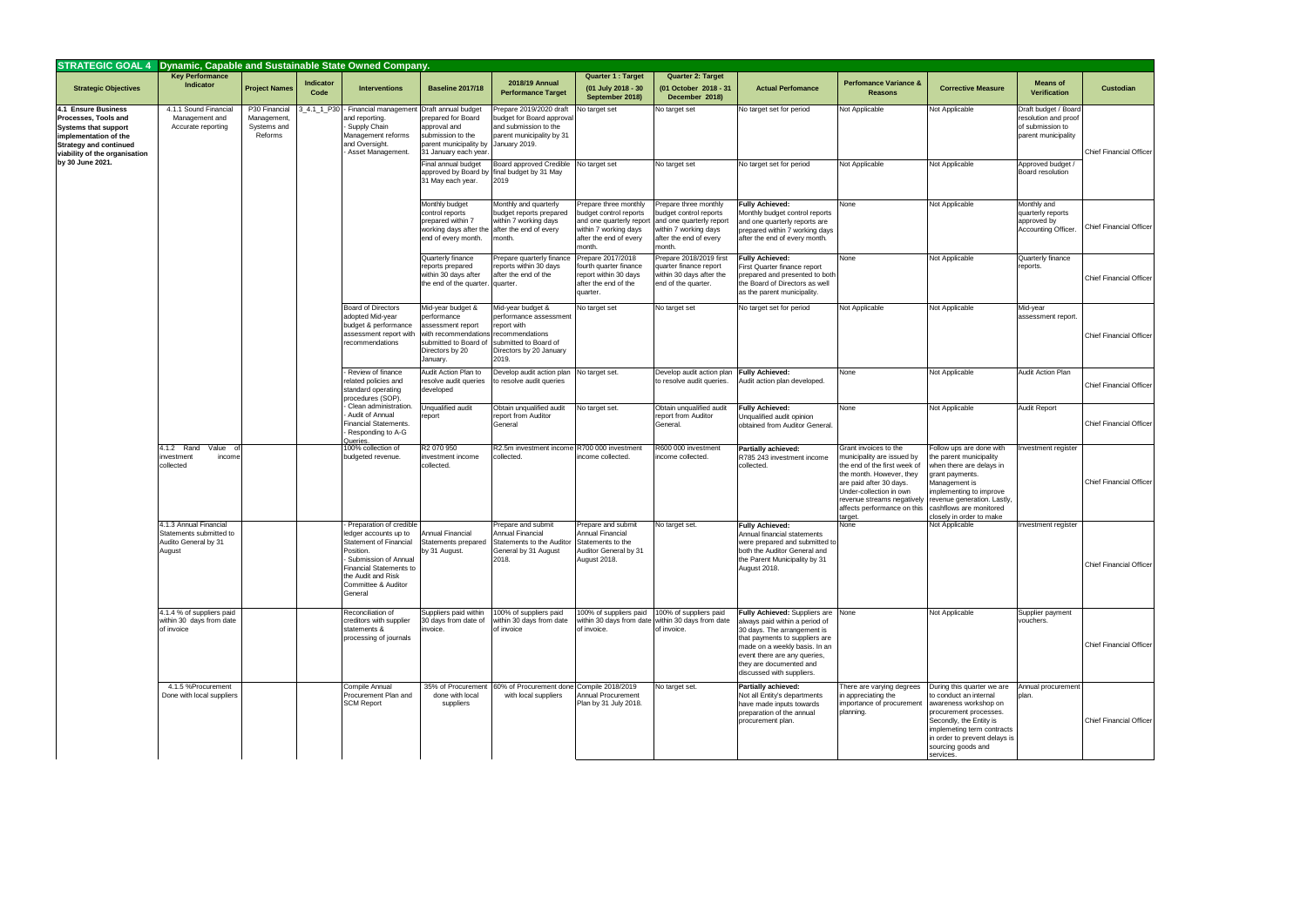|                                                                                           |                             |             |                                                                                                                                                                        |                                                                                                                                           |                                                                                                                                                                                | 60% of Procurement<br>done with local suppliers with local suppliers                                                                                    |                                                                                                                                                                                | 60% of Procurement done Partially Achieved: The 30 %<br>target of awards to local<br>suppliers was partially<br>achieved.                                                                                                                                                                       | On certain occassions local<br>suppliers fail to deliver<br>and have to be cancelled. In<br>addition, during this period<br>high value procurements<br>were done through the open<br>bidding process and they<br>cannot be restricted to local<br>suppliers. | We make use of website as SCM Paragraph 6<br>well as the notice board<br>ordered goods and services when adverting some of pur<br>procurements. This<br>contributes torwards<br>making information<br>accessible to local<br>suppliers. The parent<br>municipality's initiatives on<br>enterprise development will<br>assist in this regard.<br>Management is still<br>required to cooperate by<br>preparing their | reports.                                                                                            | <b>Chief Financial Officer</b>    |
|-------------------------------------------------------------------------------------------|-----------------------------|-------------|------------------------------------------------------------------------------------------------------------------------------------------------------------------------|-------------------------------------------------------------------------------------------------------------------------------------------|--------------------------------------------------------------------------------------------------------------------------------------------------------------------------------|---------------------------------------------------------------------------------------------------------------------------------------------------------|--------------------------------------------------------------------------------------------------------------------------------------------------------------------------------|-------------------------------------------------------------------------------------------------------------------------------------------------------------------------------------------------------------------------------------------------------------------------------------------------|--------------------------------------------------------------------------------------------------------------------------------------------------------------------------------------------------------------------------------------------------------------|--------------------------------------------------------------------------------------------------------------------------------------------------------------------------------------------------------------------------------------------------------------------------------------------------------------------------------------------------------------------------------------------------------------------|-----------------------------------------------------------------------------------------------------|-----------------------------------|
| 4.1.6 Asset Register<br>compiled and updated.                                             |                             |             | Management of<br>municipal assets &<br>Maintenance of fixed<br>asset register.<br>Physical verification&<br>updates on the asset<br>register                           | Asset register<br>updated monthly and<br>physical verification<br>conducted by 31 July<br>2018 and 31 Janury<br>2019.                     | Asset register compiled<br>and updated monthly.                                                                                                                                | Update asset register<br>monthly. - Conduct<br>physical verification of<br>assets by 31 July 2018.                                                      | Jpdate asset register<br>monthly.                                                                                                                                              | <b>Fully Achieved:</b><br>Asset register updated.<br>Physical verification of assets<br>conducted.                                                                                                                                                                                              | None                                                                                                                                                                                                                                                         | Not Applicable                                                                                                                                                                                                                                                                                                                                                                                                     | <b>Updated Asset</b><br>Register                                                                    | <b>Chief Financial Officer</b>    |
| 4. 1.7 Annual Review of the<br>Strategic Plan                                             | P32 Corporate<br>Governance | 4 4.1 2 P33 | <b>Review Strategic Goals</b><br>and Objectives<br><b>Risk Management</b><br>review Register/ top ten<br>strategic risks                                               | Annual review of<br>strategic plan by May<br>2019                                                                                         | Annual review of the<br>strategic plan by 30 April<br>2019                                                                                                                     | No target set for this<br>period                                                                                                                        | No target set for this<br>period                                                                                                                                               | No target set for period                                                                                                                                                                                                                                                                        | None                                                                                                                                                                                                                                                         | Not Applicable                                                                                                                                                                                                                                                                                                                                                                                                     | Signed<br>reviewed<br>Strategy                                                                      | <b>Chief Executive</b><br>Officer |
| 4.1.8 Number of compliance<br>reports                                                     | P33 Legal<br>Compliance     | 4 4.1 2 P33 | Number of<br>performance reports<br>submited to the Board<br>of Directors and<br>ORTDM                                                                                 | 4 Quarterly perfomance<br>reports, 1 midterms<br>perfomance assesme<br>report and 1 annual<br>perfomance report                           | Four quarterly<br>performance, one<br>Midterm and one Annual<br>Perfomance reports<br>submitted to the Board of<br>Directors and ORTDM                                         | 2018/2019 fourth<br>quarter performance<br>report, Annual<br>Perfomance Report,<br>submitted to the Auditor<br>General, Board of<br>Directors and ORTDM | 2018/2019 first quarter<br>performance report,<br>Midterm Perfomance<br>Assesment report and<br><b>Final Annual Report</b><br>submitted to the Board of<br>Directors and ORTDM | Fully Achieved: 1st Quarter<br>Perfomance Report was<br>submitted to ORTDM and to<br>Board of Directors.<br>Not Applicable: (Midterm<br>Perfomance Assesment report<br>and Final Annual Report).                                                                                                | Midterm Perfomance<br>Assesment report was<br>erronously place under the<br>target for the second<br>quarter instead of third<br>quarter                                                                                                                     | The SDBIP has been<br>reviewed which will cater for reports and Proof of<br>the target that were<br>misplaced in the second<br>quarter.                                                                                                                                                                                                                                                                            | Performance<br>submission                                                                           | <b>Chief Executive</b><br>Officer |
| 4.1.9 Implementation of<br>Perfomance Management<br>Systems, monitoring and<br>evaluation | P32 Corporate<br>Governance |             | 4 4.1 2 P33 Number Monthly Senior<br>Management and<br><b>Extended Management</b><br>Meetings                                                                          | <b>Monthly Senior</b><br>Management and<br>Extended<br>Management<br>Meetings                                                             | 12 Monthly Senior<br>Management and 12<br><b>Extended Mangement</b><br>Meetings                                                                                                | <b>B Monthly Senior</b><br>Management and 3<br><b>Extended Mangement</b><br>Meetings                                                                    | <b>Monthly Senior</b><br>Management and 3<br><b>Extended Mangement</b><br>Meetings                                                                                             | Partially Achieved: in Total 12<br>Meetings were Achieved during Meetings were not held<br>the Midterm period. Though not during the Midterm period.<br>all Extended Management<br>Meetings took place as planned                                                                               | 3 Extended Management                                                                                                                                                                                                                                        | The SDBIP has been since<br>reviewed and number of<br><b>Extended Management</b><br>Meetings have been<br>revised for the third and<br>fourth quarter.                                                                                                                                                                                                                                                             | Attendance<br>registers,<br>Signed<br>Management<br>and<br>Extended<br>Management<br><b>Minutes</b> | <b>Chief Executive</b><br>Officer |
| 4.1.10 Number of Board<br>and Board Committee<br>Meetings attended                        | P32 Corporate<br>Governance |             | Number of Board<br>meetings<br>Number of ARC<br>meetings - Number of<br><b>HRRC</b> meetings<br>Number of SDIC<br>meetings - Ntinga<br>Annual General Meeting Meetings | <b>Board Meetings</b><br><b>ARC Meetings</b><br><b>HRRC Meetings</b><br><b>SDIC Meetings</b><br>Annual General<br>Meeting<br>Shareholders | 5 Board meetings<br>6 ARC meetings<br>4 HRRC meetings<br>- 4 SDIC Meetings<br>1 Successful Annual<br><b>General Meeting</b><br>- 2 Shareholders'<br>Meetings<br>2 SEC Meetings | 1 Board Meeting<br>2 ARC Meeting<br>1 HRRC Meeting<br>1 SDIC Meeting<br>1 SEC Meeting                                                                   | 1 Board Meeting<br>2 ARC Meeting<br>1 HRRC Meeting<br>1 SDIC Meeting<br>1 Shareholders' Meeting                                                                                | Partially Achieved: The<br>following meetings were held in<br>the midterm period: 1 Board<br>Meeting, 2 ARC Meeting, 1<br>HRRC Meeting, 1 SDIC and 1<br>SEC, Achieved:<br>SDIC-22 October 2018<br>HRRC-23 October 2018<br>ARC-24 October 2018<br>Board- 31 October 2018<br>ARC-28 November 2018 | Shareholders Meeting was<br>not held in the second<br>quarter due to time<br>constrains.                                                                                                                                                                     | The next Shareholders<br>meeting will be held during<br>the third quarter                                                                                                                                                                                                                                                                                                                                          | Signed Board,<br>Board Committee,<br>AGM and<br>Shareholders<br><b>Meetings Minutes</b>             | <b>Company Secretary</b>          |